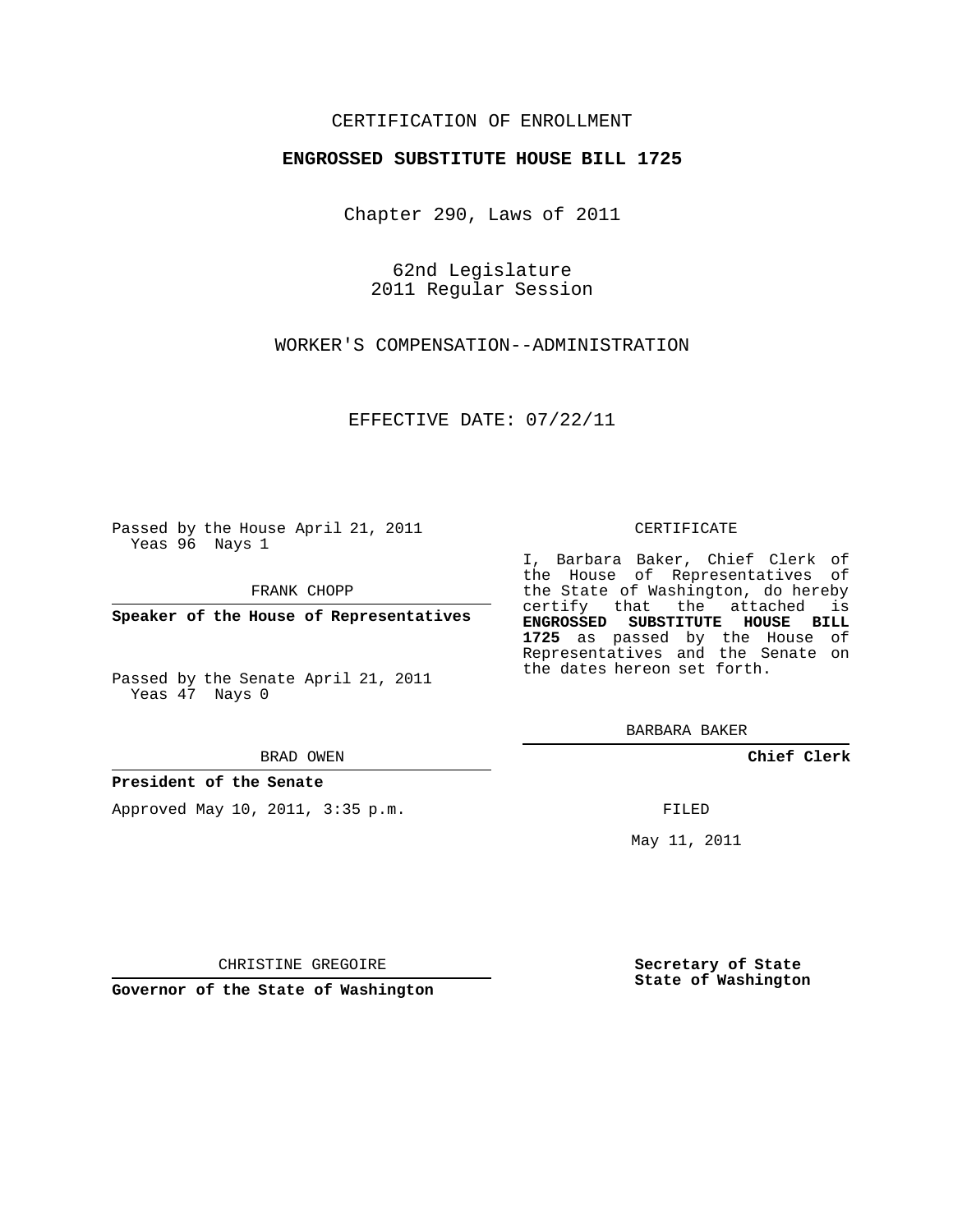# **ENGROSSED SUBSTITUTE HOUSE BILL 1725** \_\_\_\_\_\_\_\_\_\_\_\_\_\_\_\_\_\_\_\_\_\_\_\_\_\_\_\_\_\_\_\_\_\_\_\_\_\_\_\_\_\_\_\_\_

\_\_\_\_\_\_\_\_\_\_\_\_\_\_\_\_\_\_\_\_\_\_\_\_\_\_\_\_\_\_\_\_\_\_\_\_\_\_\_\_\_\_\_\_\_

AS AMENDED BY THE SENATE

Passed Legislature - 2011 Regular Session

# **State of Washington 62nd Legislature 2011 Regular Session**

**By** House Labor & Workforce Development (originally sponsored by Representatives Sells, Reykdal, Ormsby, Kenney, and Upthegrove; by request of Department of Labor & Industries)

READ FIRST TIME 02/17/11.

 AN ACT Relating to administrative efficiencies for the workers' compensation program; amending RCW 51.04.030, 51.04.082, 51.24.060, 51.32.240, 51.48.120, 51.48.150, and 51.52.050; adding a new section to chapter 51.18 RCW; and adding a new section to chapter 51.36 RCW.

BE IT ENACTED BY THE LEGISLATURE OF THE STATE OF WASHINGTON:

 **Sec. 1.** RCW 51.04.030 and 2004 c 65 s 1 are each amended to read as follows:

 (1) The director shall supervise the providing of prompt and efficient care and treatment, including care provided by physician assistants governed by the provisions of chapters 18.57A and 18.71A RCW, acting under a supervising physician, including chiropractic care, and including care provided by licensed advanced registered nurse practitioners, to workers injured during the course of their employment at the least cost consistent with promptness and efficiency, without discrimination or favoritism, and with as great uniformity as the various and diverse surrounding circumstances and locations of industries will permit and to that end shall, from time to time, establish and adopt and supervise the administration of printed forms, rules, regulations, and practices for the furnishing of such care and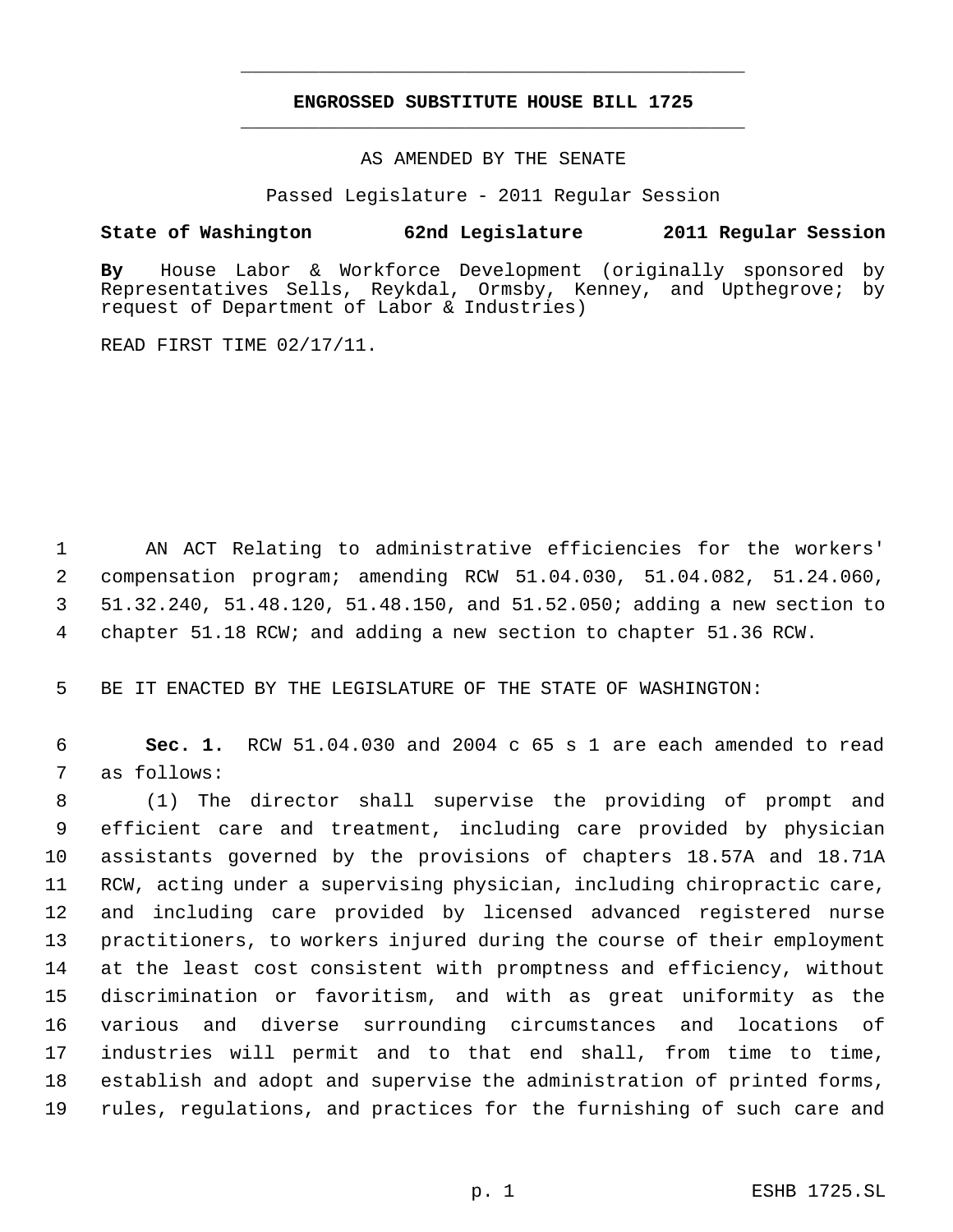treatment: PROVIDED, That the medical coverage decisions of the department do not constitute a "rule" as used in RCW 34.05.010(16), nor are such decisions subject to the rule-making provisions of chapter 34.05 RCW except that criteria for establishing medical coverage decisions shall be adopted by rule after consultation with the workers' compensation advisory committee established in RCW 51.04.110: PROVIDED FURTHER, That the department may recommend to an injured worker particular health care services and providers where specialized treatment is indicated or where cost effective payment levels or rates are obtained by the department: AND PROVIDED FURTHER, That the department may enter into contracts for goods and services including, but not limited to, durable medical equipment so long as statewide access to quality service is maintained for injured workers.

 (2) The director shall, in consultation with interested persons, establish and, in his or her discretion, periodically change as may be necessary, and make available a fee schedule of the maximum charges to be made by any physician, surgeon, chiropractor, hospital, druggist, licensed advanced registered nurse practitioner, physicians' assistants as defined in chapters 18.57A and 18.71A RCW, acting under a supervising physician or other agency or person rendering services to injured workers. The department shall coordinate with other state purchasers of health care services to establish as much consistency and uniformity in billing and coding practices as possible, taking into account the unique requirements and differences between programs. No service covered under this title, including services provided to injured workers, whether aliens or other injured workers, who are not residing in the United States at the time of receiving the services, shall be charged or paid at a rate or rates exceeding those specified in such fee schedule, and no contract providing for greater fees shall be valid as to the excess. The establishment of such a schedule, exclusive of conversion factors, does not constitute "agency action" as used in RCW 34.05.010(3), nor does such a fee schedule and its associated billing or payment instructions and policies constitute a "rule" as used in RCW 34.05.010(16).

 (3) The director or self-insurer, as the case may be, shall make a record of the commencement of every disability and the termination thereof and, when bills are rendered for the care and treatment of injured workers, shall approve and pay those which conform to the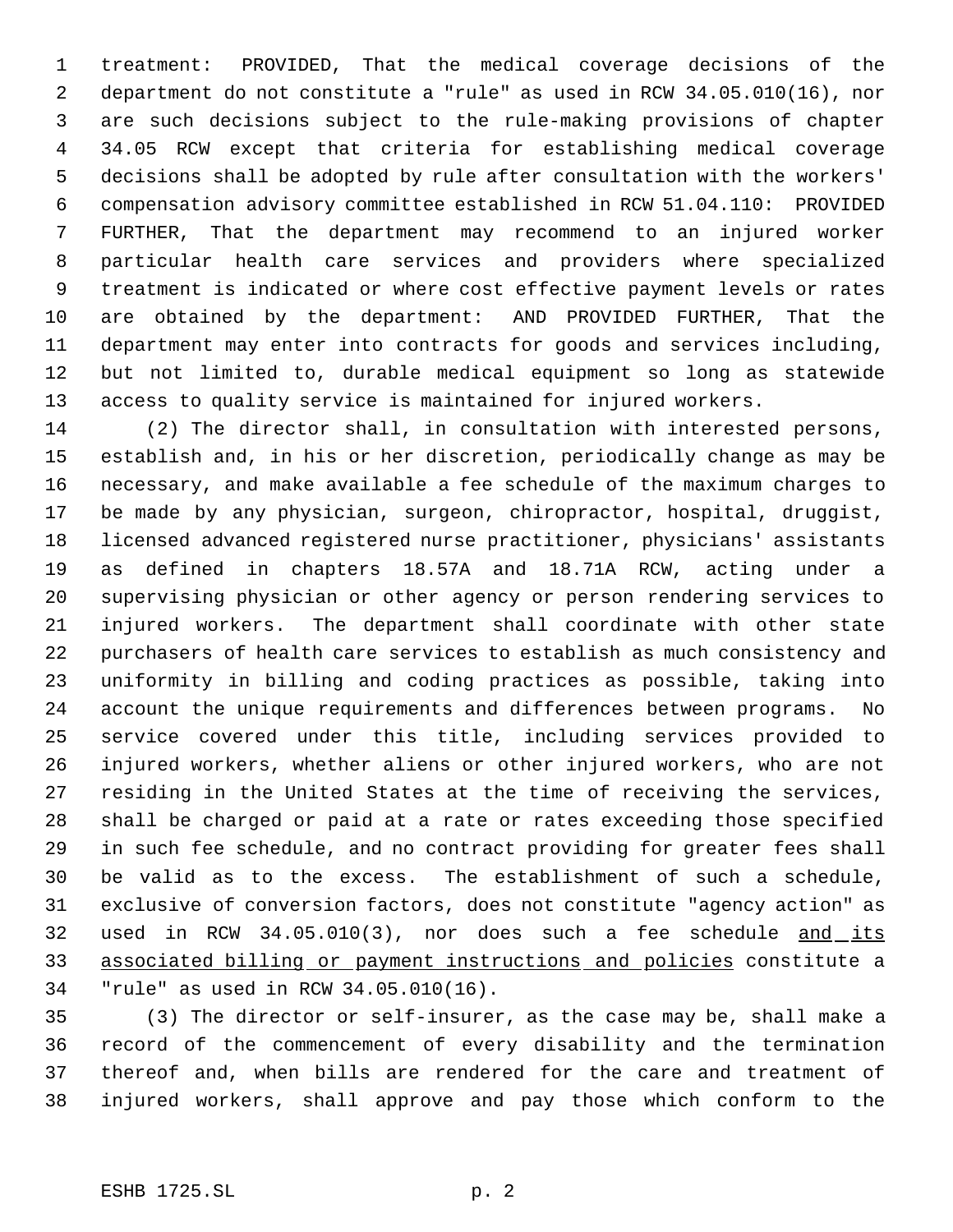adopted rules, regulations, established fee schedules, and practices of the director and may reject any bill or item thereof incurred in violation of the principles laid down in this section or the rules, regulations, or the established fee schedules and rules and regulations adopted under it.

 **Sec. 2.** RCW 51.04.082 and 1986 c 9 s 2 are each amended to read as follows:

 Any notice or order required by this title to be mailed to any employer may be served in the manner prescribed by law for personal service of summons and complaint in the commencement of actions in the superior courts of the state, but if the notice or order is mailed, it shall be addressed to the address of the employer as shown by the records of the department, or, if no such address is shown, to such address as the department is able to ascertain by reasonable effort. 15 If requested by the employer, any notice or order may be sent by secure 16 electronic means except orders communicating the closure of a claim. Correspondence and notices sent electronically are considered received on the date sent by the department. Failure of the employer to receive such notice or order whether served or mailed shall not release the employer from any tax or any increases or penalties thereon.

 NEW SECTION. **Sec. 3.** A new section is added to chapter 51.18 RCW to read as follows:

 Payment by an employer for direct primary care services as defined in RCW 48.150.010 when used for medical services on an allowed industrial injury or occupational disease claim does not disqualify: (1) The employer from participating in a retrospective rating plan; (2) any related group sponsor from promoting a retrospective rating plan; or (3) any related plan administrator from administering a retrospective rating plan, provided the employer or group sponsor or plan administrator provides any medical cost or payment information that may be required by the department. Prior to the first retrospective rating adjustment for the plan year beginning January 1, 2012, the department shall determine the information needed and any changes to the retrospective rating premium and claim cost calculations to maintain appropriate and equitable retrospective rating refunds when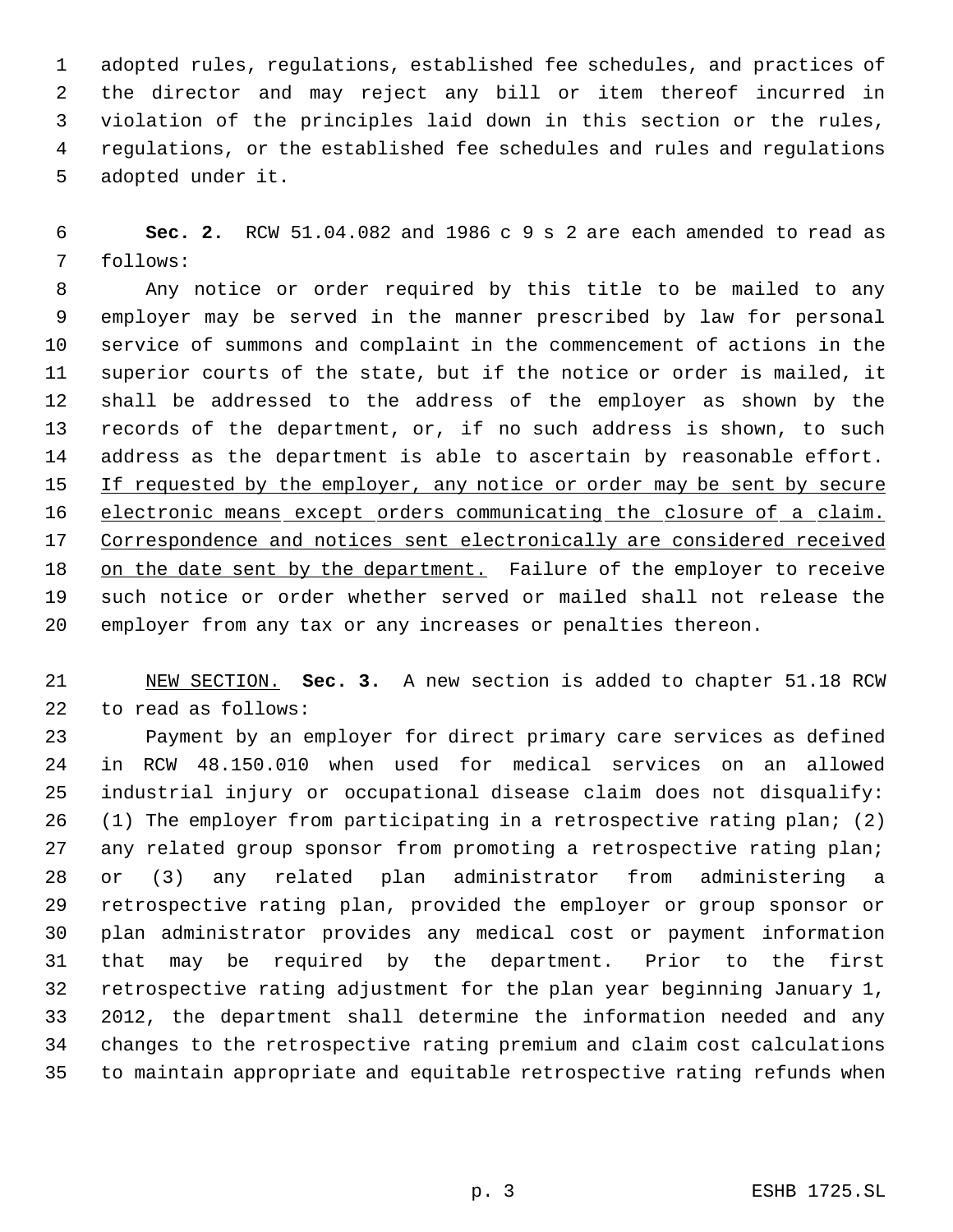employers pay for direct primary care services. These changes shall apply beginning with the January 1, 2012, plan year.

The department may adopt rules to implement this section.

 **Sec. 4.** RCW 51.24.060 and 2001 c 146 s 9 are each amended to read as follows:

 (1) If the injured worker or beneficiary elects to seek damages from the third person, any recovery made shall be distributed as follows:

 (a) The costs and reasonable attorneys' fees shall be paid proportionately by the injured worker or beneficiary and the department and/or self-insurer: PROVIDED, That the department and/or self-insurer may require court approval of costs and attorneys' fees or may petition a court for determination of the reasonableness of costs and attorneys' fees;

 (b) The injured worker or beneficiary shall be paid twenty-five percent of the balance of the award: PROVIDED, That in the event of a compromise and settlement by the parties, the injured worker or 18 beneficiary may agree to a sum less than twenty-five percent;

 (c) The department and/or self-insurer shall be paid the balance of the recovery made, but only to the extent necessary to reimburse the department and/or self-insurer for benefits paid;

 (i) The department and/or self-insurer shall bear its proportionate share of the costs and reasonable attorneys' fees incurred by the worker or beneficiary to the extent of the benefits paid under this title: PROVIDED, That the department's and/or self-insurer's proportionate share shall not exceed one hundred percent of the costs 27 and reasonable attorneys' fees;

 (ii) The department's and/or self-insurer's proportionate share of the costs and reasonable attorneys' fees shall be determined by dividing the gross recovery amount into the benefits paid amount and multiplying this percentage times the costs and reasonable attorneys' fees incurred by the worker or beneficiary;

 (iii) The department's and/or self-insurer's reimbursement share shall be determined by subtracting their proportionate share of the costs and reasonable attorneys' fees from the benefits paid amount;

 (d) Any remaining balance shall be paid to the injured worker or beneficiary; and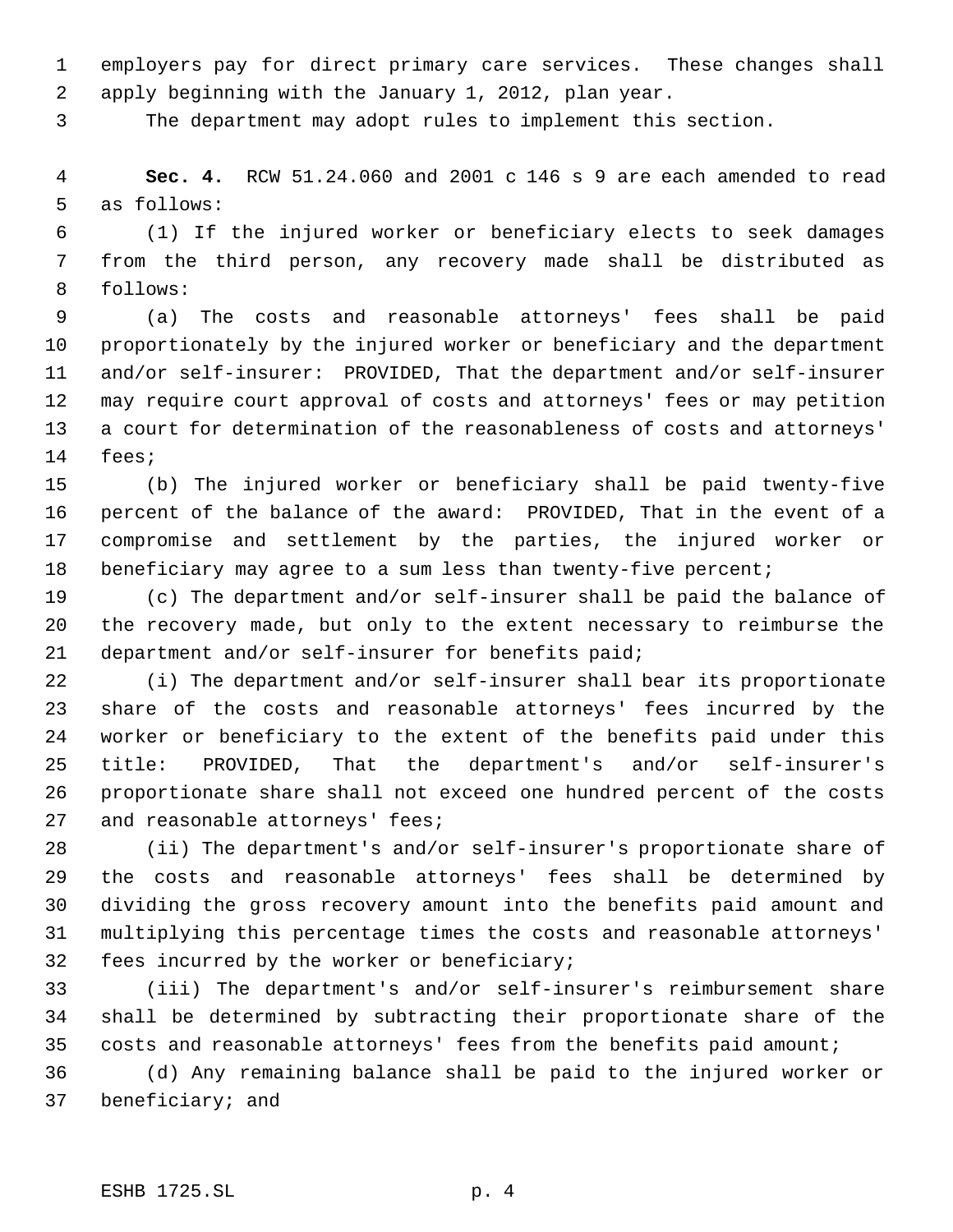(e) Thereafter no payment shall be made to or on behalf of a worker or beneficiary by the department and/or self-insurer for such injury until the amount of any further compensation and benefits shall equal any such remaining balance minus the department's and/or self-insurer's proportionate share of the costs and reasonable attorneys' fees in regards to the remaining balance. This proportionate share shall be determined by dividing the gross recovery amount into the remaining balance amount and multiplying this percentage times the costs and reasonable attorneys' fees incurred by the worker or beneficiary. Thereafter, such benefits shall be paid by the department and/or self- insurer to or on behalf of the worker or beneficiary as though no recovery had been made from a third person.

 (2) The recovery made shall be subject to a lien by the department and/or self-insurer for its share under this section.

 (3) The department or self-insurer has sole discretion to compromise the amount of its lien. In deciding whether or to what extent to compromise its lien, the department or self-insurer shall consider at least the following:

 (a) The likelihood of collection of the award or settlement as may be affected by insurance coverage, solvency, or other factors relating to the third person;

 (b) Factual and legal issues of liability as between the injured worker or beneficiary and the third person. Such issues include but are not limited to possible contributory negligence and novel theories of liability; and

(c) Problems of proof faced in obtaining the award or settlement.

 (4) In an action under this section, the self-insurer may act on behalf and for the benefit of the department to the extent of any compensation and benefits paid or payable from state funds.

 (5) It shall be the duty of the person to whom any recovery is paid before distribution under this section to advise the department or self-insurer of the fact and amount of such recovery, the costs and reasonable attorneys' fees associated with the recovery, and to distribute the recovery in compliance with this section.

 (6) The distribution of any recovery made by award or settlement of the third party action shall be confirmed by department order, served 37 by ((registered or certified mail)) a method for which receipt can be 38 confirmed or tracked, and shall be subject to chapter 51.52 RCW. In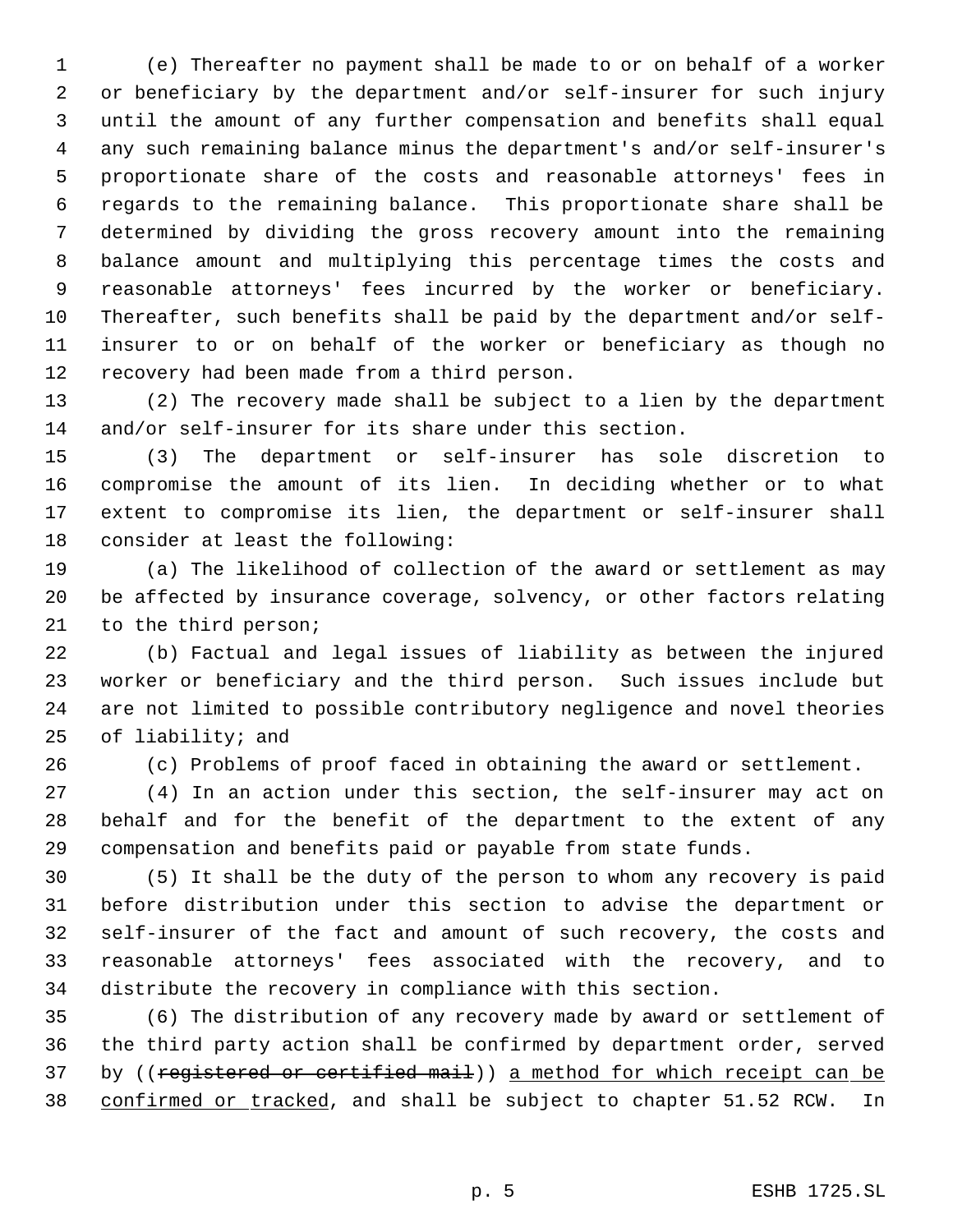the event the order of distribution becomes final under chapter 51.52 RCW, the director or the director's designee may file with the clerk of any county within the state a warrant in the amount of the sum representing the unpaid lien plus interest accruing from the date the order became final. The clerk of the county in which the warrant is filed shall immediately designate a superior court cause number for such warrant and the clerk shall cause to be entered in the judgment docket under the superior court cause number assigned to the warrant, the name of such worker or beneficiary mentioned in the warrant, the amount of the unpaid lien plus interest accrued and the date when the warrant was filed. The amount of such warrant as docketed shall become a lien upon the title to and interest in all real and personal property of the injured worker or beneficiary against whom the warrant is issued, the same as a judgment in a civil case docketed in the office of such clerk. The sheriff shall then proceed in the same manner and with like effect as prescribed by law with respect to execution or other process issued against rights or property upon judgment in the superior court. Such warrant so docketed shall be sufficient to support the issuance of writs of garnishment in favor of the department in the manner provided by law in the case of judgment, wholly or partially unsatisfied. The clerk of the court shall be entitled to a filing fee under RCW 36.18.012(10), which shall be added to the amount of the warrant. A copy of such warrant shall be mailed to the injured worker or beneficiary within three days of filing with the clerk.

 (7) The director, or the director's designee, may issue to any person, firm, corporation, municipal corporation, political subdivision of the state, public corporation, or agency of the state, a notice and order to withhold and deliver property of any kind if he or she has reason to believe that there is in the possession of such person, firm, corporation, municipal corporation, political subdivision of the state, public corporation, or agency of the state, property which is due, owing, or belonging to any worker or beneficiary upon whom a warrant has been served by the department for payments due to the state fund. The notice and order to withhold and deliver shall be served by the 35 sheriff of the county or by the sheriff's deputy; by ((certified mail, return receipt requested)) a method for which receipt can be confirmed 37 or tracked; or by any authorized representatives of the director. Any person, firm, corporation, municipal corporation, political subdivision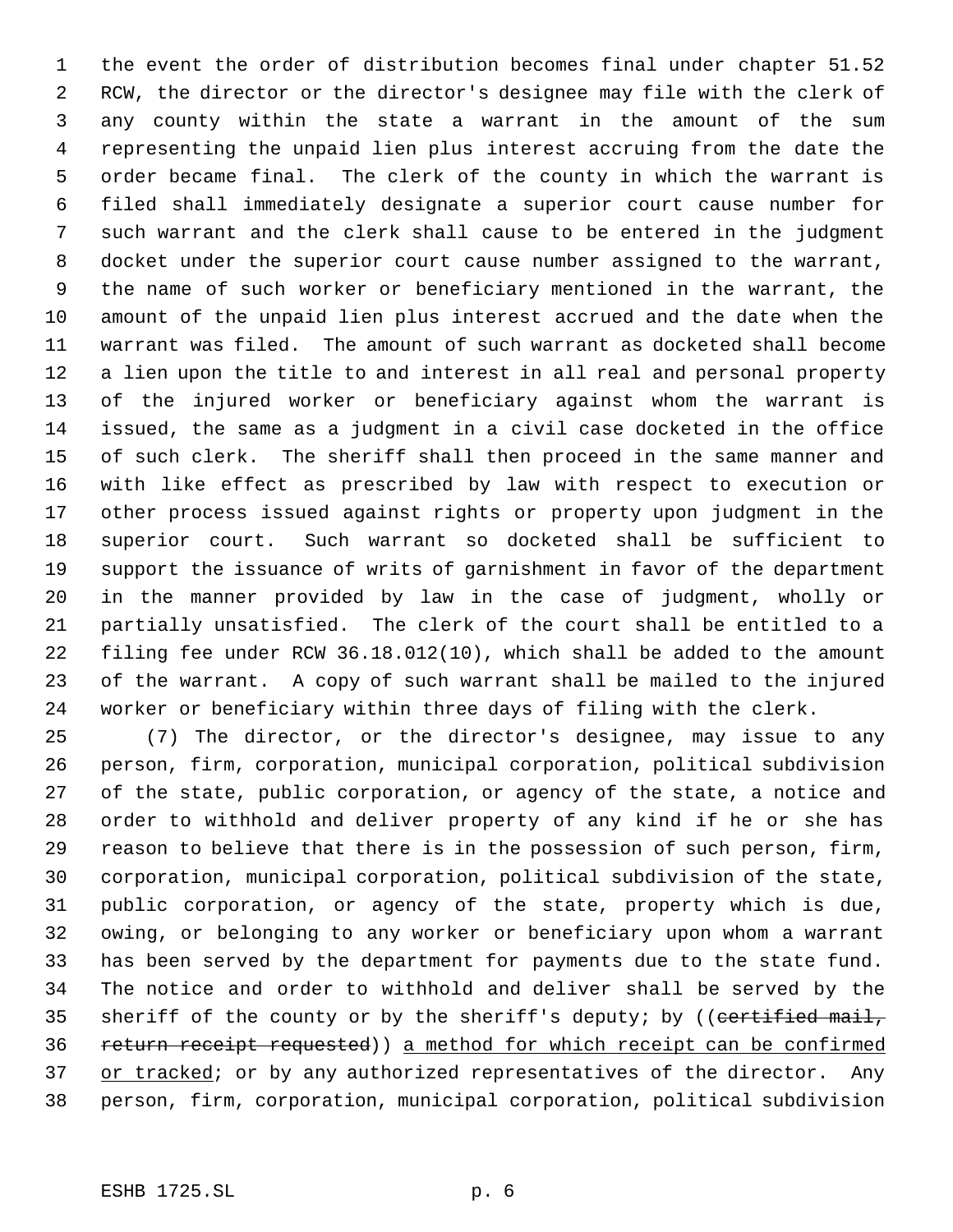of the state, public corporation, or agency of the state upon whom service has been made shall answer the notice within twenty days exclusive of the day of service, under oath and in writing, and shall make true answers to the matters inquired of in the notice and order to withhold and deliver. In the event there is in the possession of the party named and served with such notice and order, any property which may be subject to the claim of the department, such property shall be delivered forthwith to the director or the director's authorized representative upon demand. If the party served and named in the notice and order fails to answer the notice and order within the time prescribed in this section, the court may, after the time to answer such order has expired, render judgment by default against the party named in the notice for the full amount claimed by the director in the notice together with costs. In the event that a notice to withhold and deliver is served upon an employer and the property found to be subject thereto is wages, the employer may assert in the answer to all exemptions provided for by chapter 6.27 RCW to which the wage earner may be entitled.

 NEW SECTION. **Sec. 5.** A new section is added to chapter 51.36 RCW to read as follows:

 The department shall report to the appropriate committees of the legislature by December 1, 2011, on statutory changes needed to ensure an injured worker may receive care from a health care provider who furnishes primary care services through a direct agreement in compliance with chapter 48.150 RCW and that the injured worker is not paying directly for medical services related to their industrial injury or occupational disease. The report shall provide a timeline for rule development with a goal to have necessary changes in place by July 1, 2013, and include the data required from direct care providers necessary to establish premium rates, experience modification factors, and retrospective rating adjustments; medical cost or payment information that may be required from retrospective rating participants; any requirements specific to direct primary care providers in order for them to participate in the statewide medical provider network and to ensure the department has information to efficiently manage worker claims; and any other issues or barriers to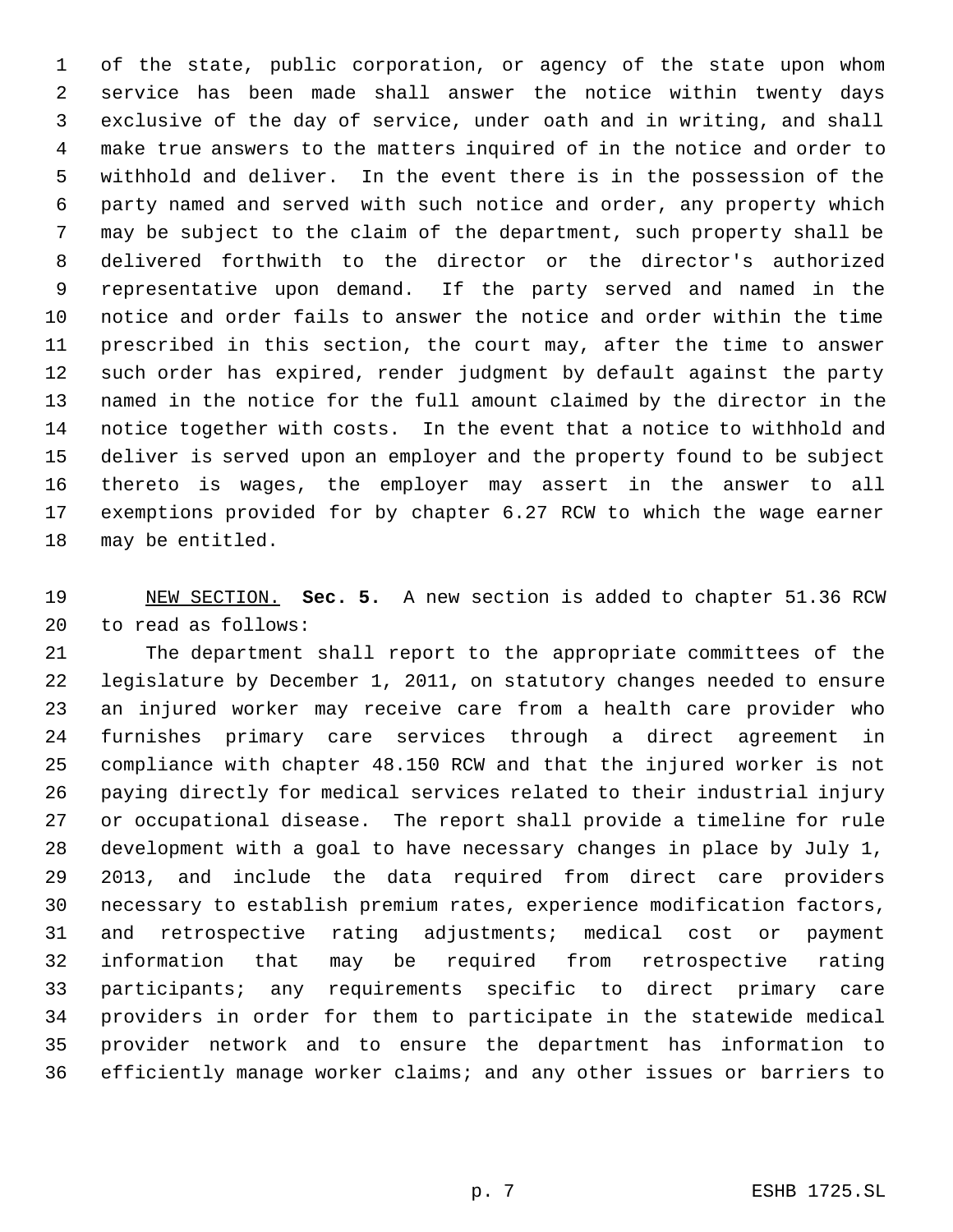participation of direct primary care providers in the workers' compensation system.

 **Sec. 6.** RCW 51.32.240 and 2008 c 280 s 2 are each amended to read as follows:

 (1)(a) Whenever any payment of benefits under this title is made because of clerical error, mistake of identity, innocent misrepresentation by or on behalf of the recipient thereof mistakenly acted upon, or any other circumstance of a similar nature, all not induced by willful misrepresentation, the recipient thereof shall repay it and recoupment may be made from any future payments due to the recipient on any claim with the state fund or self-insurer, as the case may be. The department or self-insurer, as the case may be, must make claim for such repayment or recoupment within one year of the making of any such payment or it will be deemed any claim therefor has been waived.

 (b) Except as provided in subsections (3), (4), and (5) of this section, the department may only assess an overpayment of benefits because of adjudicator error when the order upon which the overpayment is based is not yet final as provided in RCW 51.52.050 and 51.52.060. "Adjudicator error" includes the failure to consider information in the claim file, failure to secure adequate information, or an error in judgment.

 (c) The director, pursuant to rules adopted in accordance with the procedures provided in the administrative procedure act, chapter 34.05 RCW, may exercise his or her discretion to waive, in whole or in part, the amount of any such timely claim where the recovery would be against equity and good conscience.

 (2) Whenever the department or self-insurer fails to pay benefits because of clerical error, mistake of identity, or innocent misrepresentation, all not induced by recipient willful misrepresentation, the recipient may request an adjustment of benefits to be paid from the state fund or by the self-insurer, as the case may be, subject to the following:

 (a) The recipient must request an adjustment in benefits within one year from the date of the incorrect payment or it will be deemed any claim therefore has been waived.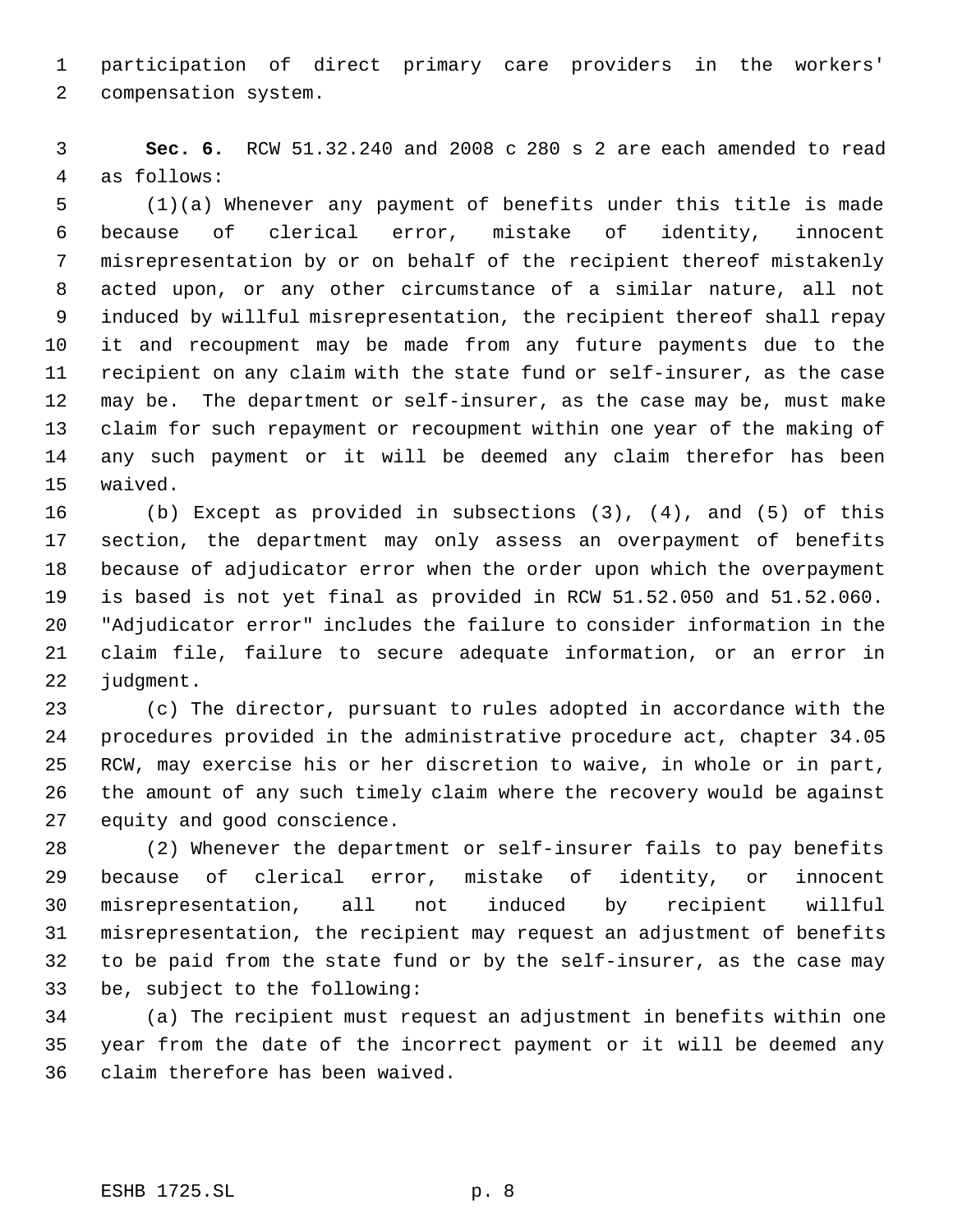(b) The recipient may not seek an adjustment of benefits because of adjudicator error. Adjustments due to adjudicator error are addressed by the filing of a written request for reconsideration with the department of labor and industries or an appeal with the board of industrial insurance appeals within sixty days from the date the order is communicated as provided in RCW 51.52.050. "Adjudicator error" includes the failure to consider information in the claim file, failure to secure adequate information, or an error in judgment.

 (3) Whenever the department issues an order rejecting a claim for benefits paid pursuant to RCW 51.32.190 or 51.32.210, after payment for temporary disability benefits has been paid by a self-insurer pursuant to RCW 51.32.190(3) or by the department pursuant to RCW 51.32.210, the recipient thereof shall repay such benefits and recoupment may be made from any future payments due to the recipient on any claim with the state fund or self-insurer, as the case may be. The director, under rules adopted in accordance with the procedures provided in the administrative procedure act, chapter 34.05 RCW, may exercise discretion to waive, in whole or in part, the amount of any such payments where the recovery would be against equity and good conscience.

 (4) Whenever any payment of benefits under this title has been made pursuant to an adjudication by the department or by order of the board or any court and timely appeal therefrom has been made where the final decision is that any such payment was made pursuant to an erroneous adjudication, the recipient thereof shall repay it and recoupment may be made from any future payments due to the recipient on any claim whether state fund or self-insured.

 (a) The director, pursuant to rules adopted in accordance with the procedures provided in the administrative procedure act, chapter 34.05 RCW, may exercise discretion to waive, in whole or in part, the amount of any such payments where the recovery would be against equity and good conscience. However, if the director waives in whole or in part any such payments due a self-insurer, the self-insurer shall be reimbursed the amount waived from the self-insured employer overpayment reimbursement fund.

 (b) The department shall collect information regarding self-insured claim overpayments resulting from final decisions of the board and the courts, and recoup such overpayments on behalf of the self-insurer from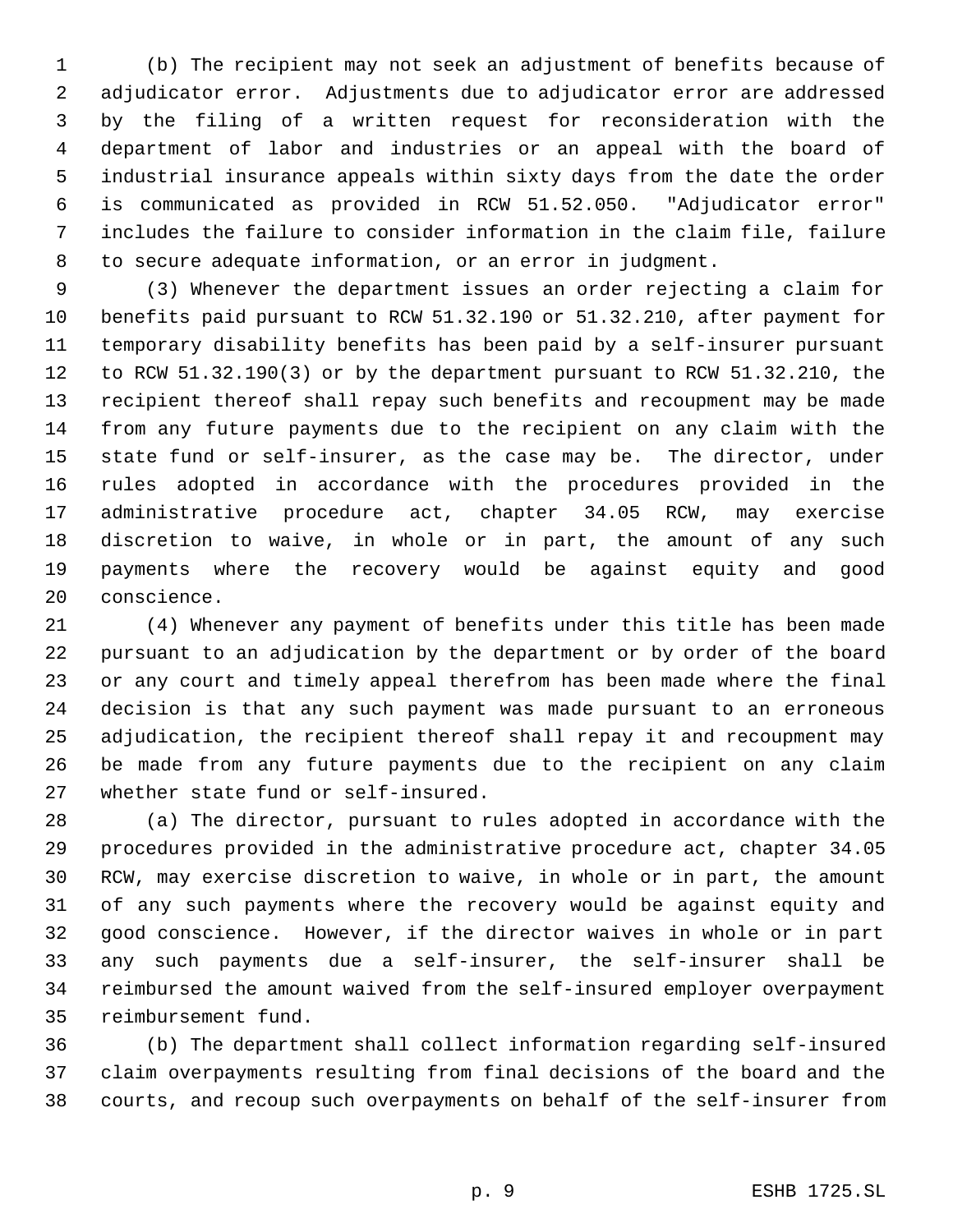any open, new, or reopened state fund or self-insured claims. The department shall forward the amounts collected to the self-insurer to whom the payment is owed. The department may provide information as needed to any self-insurers from whom payments may be collected on behalf of the department or another self-insurer. Notwithstanding RCW 51.32.040, any self-insurer requested by the department to forward payments to the department pursuant to this subsection shall pay the department directly. The department shall credit the amounts recovered to the appropriate fund, or forward amounts collected to the appropriate self-insurer, as the case may be.

 (c) If a self-insurer is not fully reimbursed within twenty-four months of the first attempt at recovery through the collection process pursuant to this subsection and by means of processes pursuant to subsection (6) of this section, the self-insurer shall be reimbursed for the remainder of the amount due from the self-insured employer overpayment reimbursement fund.

 (d) For purposes of this subsection, "recipient" does not include health service providers whose treatment or services were authorized by the department or self-insurer.

 (e) The department or self-insurer shall first attempt recovery of overpayments for health services from any entity that provided health insurance to the worker to the extent that the health insurance entity would have provided health insurance benefits but for workers' compensation coverage.

 (5)(a) Whenever any payment of benefits under this title has been induced by willful misrepresentation the recipient thereof shall repay any such payment together with a penalty of fifty percent of the total of any such payments and the amount of such total sum may be recouped from any future payments due to the recipient on any claim with the state fund or self-insurer against whom the willful misrepresentation was committed, as the case may be, and the amount of such penalty shall be placed in the supplemental pension fund. Such repayment or recoupment must be demanded or ordered within three years of the discovery of the willful misrepresentation.

 (b) For purposes of this subsection (5), it is willful misrepresentation for a person to obtain payments or other benefits under this title in an amount greater than that to which the person otherwise would be entitled. Willful misrepresentation includes: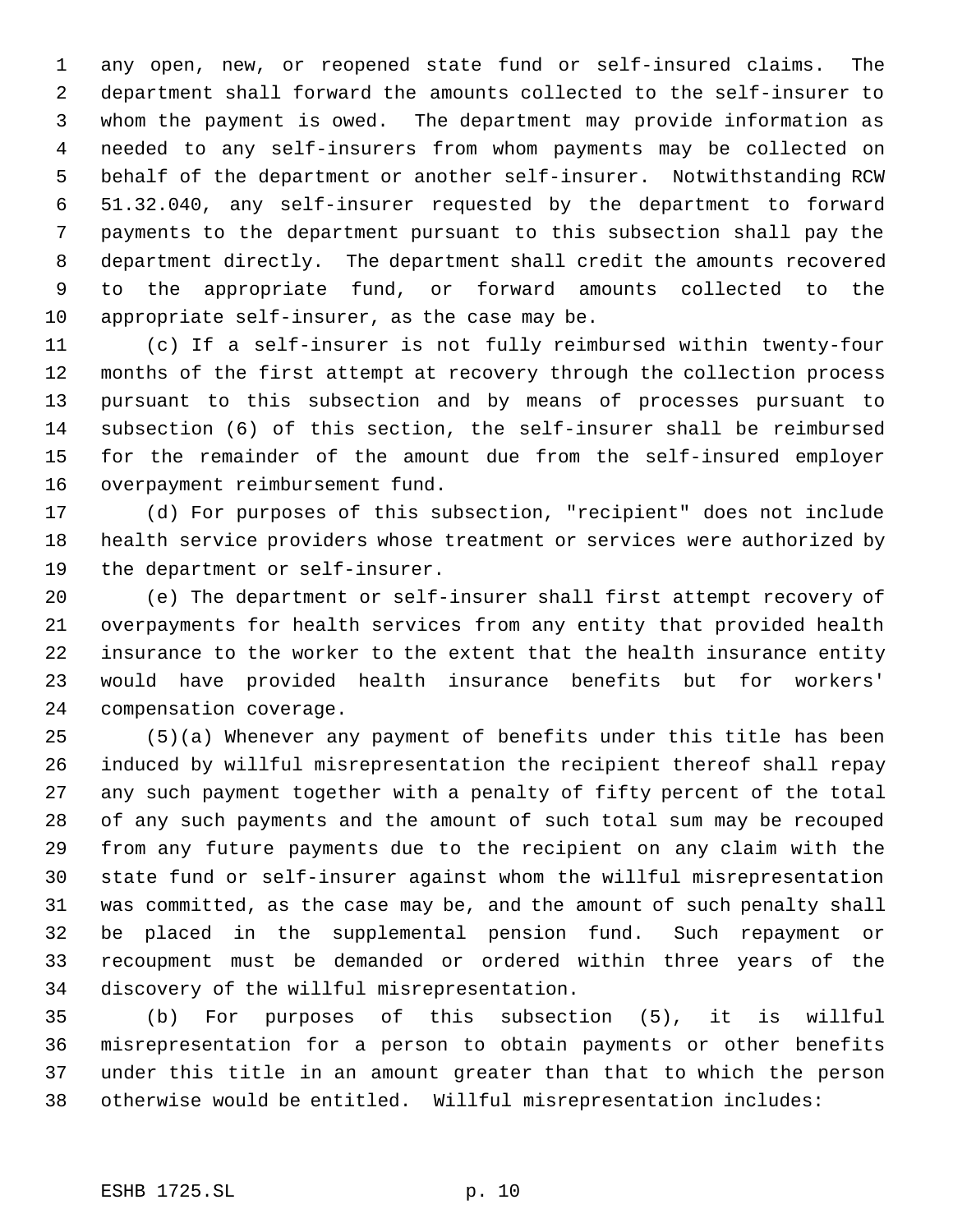(i) Willful false statement; or

 (ii) Willful misrepresentation, omission, or concealment of any material fact.

 (c) For purposes of this subsection (5), "willful" means a conscious or deliberate false statement, misrepresentation, omission, or concealment of a material fact with the specific intent of obtaining, continuing, or increasing benefits under this title.

 (d) For purposes of this subsection (5), failure to disclose a work-type activity must be willful in order for a misrepresentation to have occurred.

 (e) For purposes of this subsection (5), a material fact is one which would result in additional, increased, or continued benefits, including but not limited to facts about physical restrictions, or work-type activities which either result in wages or income or would be reasonably expected to do so. Wages or income include the receipt of any goods or services. For a work-type activity to be reasonably expected to result in wages or income, a pattern of repeated activity must exist. For those activities that would reasonably be expected to result in wages or produce income, but for which actual wage or income information cannot be reasonably determined, the department shall impute wages pursuant to RCW 51.08.178(4).

 (6) The worker, beneficiary, or other person affected thereby shall have the right to contest an order assessing an overpayment pursuant to this section in the same manner and to the same extent as provided under RCW 51.52.050 and 51.52.060. In the event such an order becomes final under chapter 51.52 RCW and notwithstanding the provisions of subsections (1) through (5) of this section, the director, director's designee, or self-insurer may file with the clerk in any county within the state a warrant in the amount of the sum representing the unpaid overpayment and/or penalty plus interest accruing from the date the order became final. The clerk of the county in which the warrant is filed shall immediately designate a superior court cause number for such warrant and the clerk shall cause to be entered in the judgment docket under the superior court cause number assigned to the warrant, the name of the worker, beneficiary, or other person mentioned in the warrant, the amount of the unpaid overpayment and/or penalty plus interest accrued, and the date the warrant was filed. The amount of the warrant as docketed shall become a lien upon the title to and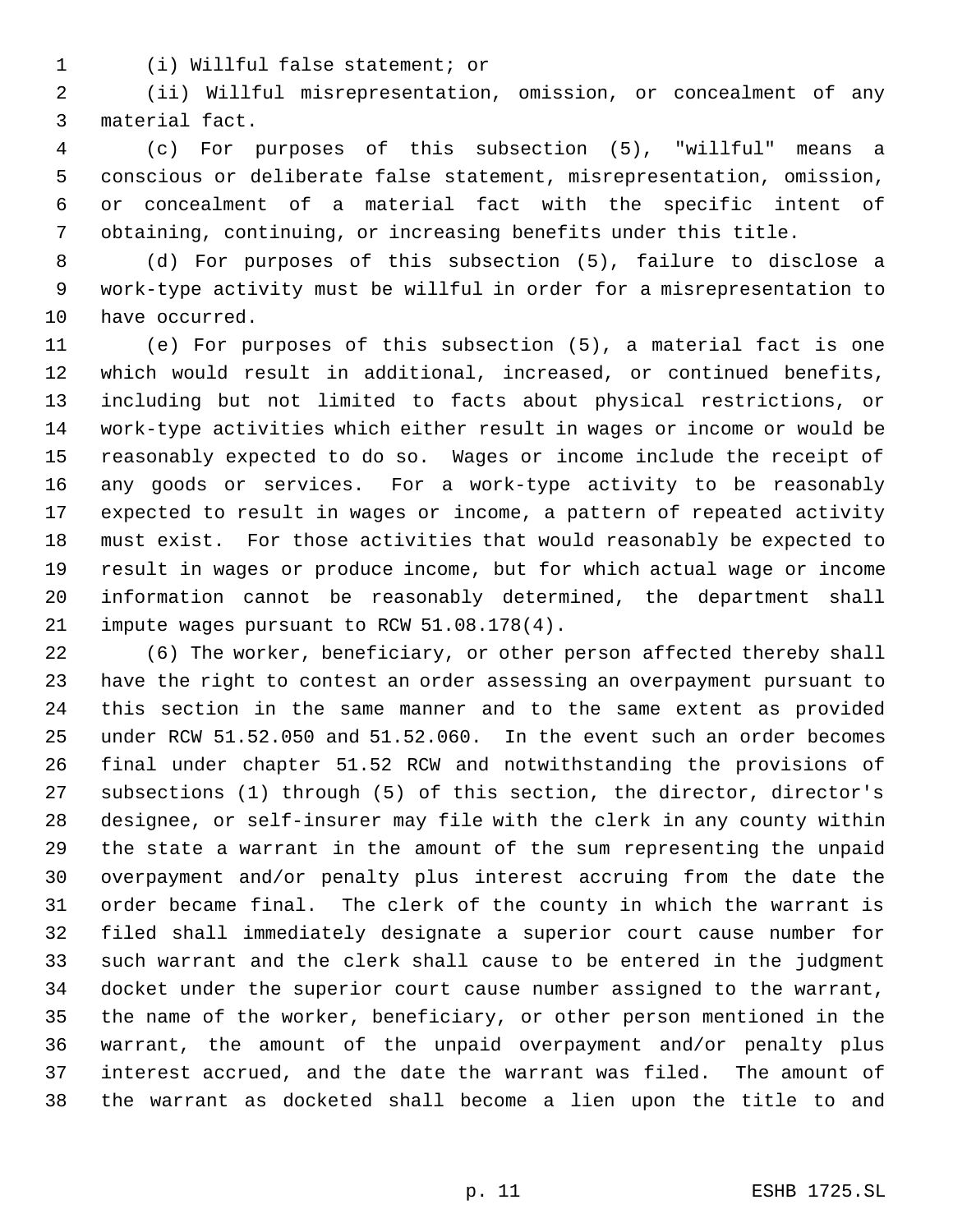interest in all real and personal property of the worker, beneficiary, or other person against whom the warrant is issued, the same as a judgment in a civil case docketed in the office of such clerk. The sheriff shall then proceed in the same manner and with like effect as prescribed by law with respect to execution or other process issued against rights or property upon judgment in the superior court. Such warrant so docketed shall be sufficient to support the issuance of writs of garnishment in favor of the department or self-insurer in the manner provided by law in the case of judgment, wholly or partially unsatisfied. The clerk of the court shall be entitled to a filing fee under RCW 36.18.012(10), which shall be added to the amount of the warrant. A copy of such warrant shall be mailed to the worker, beneficiary, or other person within three days of filing with the clerk.

 The director, director's designee, or self-insurer may issue to any person, firm, corporation, municipal corporation, political subdivision of the state, public corporation, or agency of the state, a notice to withhold and deliver property of any kind if there is reason to believe that there is in the possession of such person, firm, corporation, municipal corporation, political subdivision of the state, public corporation, or agency of the state, property that is due, owing, or belonging to any worker, beneficiary, or other person upon whom a warrant has been served for payments due the department or self- insurer. The notice and order to withhold and deliver shall be served 25 by ((certified mail)) a method for which receipt can be confirmed or 26 tracked accompanied by an affidavit of service by mailing or served by the sheriff of the county, or by the sheriff's deputy, or by any authorized representative of the director, director's designee, or self-insurer. Any person, firm, corporation, municipal corporation, political subdivision of the state, public corporation, or agency of the state upon whom service has been made shall answer the notice within twenty days exclusive of the day of service, under oath and in writing, and shall make true answers to the matters inquired or in the notice and order to withhold and deliver. In the event there is in the possession of the party named and served with such notice and order, any property that may be subject to the claim of the department or self-insurer, such property shall be delivered forthwith to the director, the director's authorized representative, or self-insurer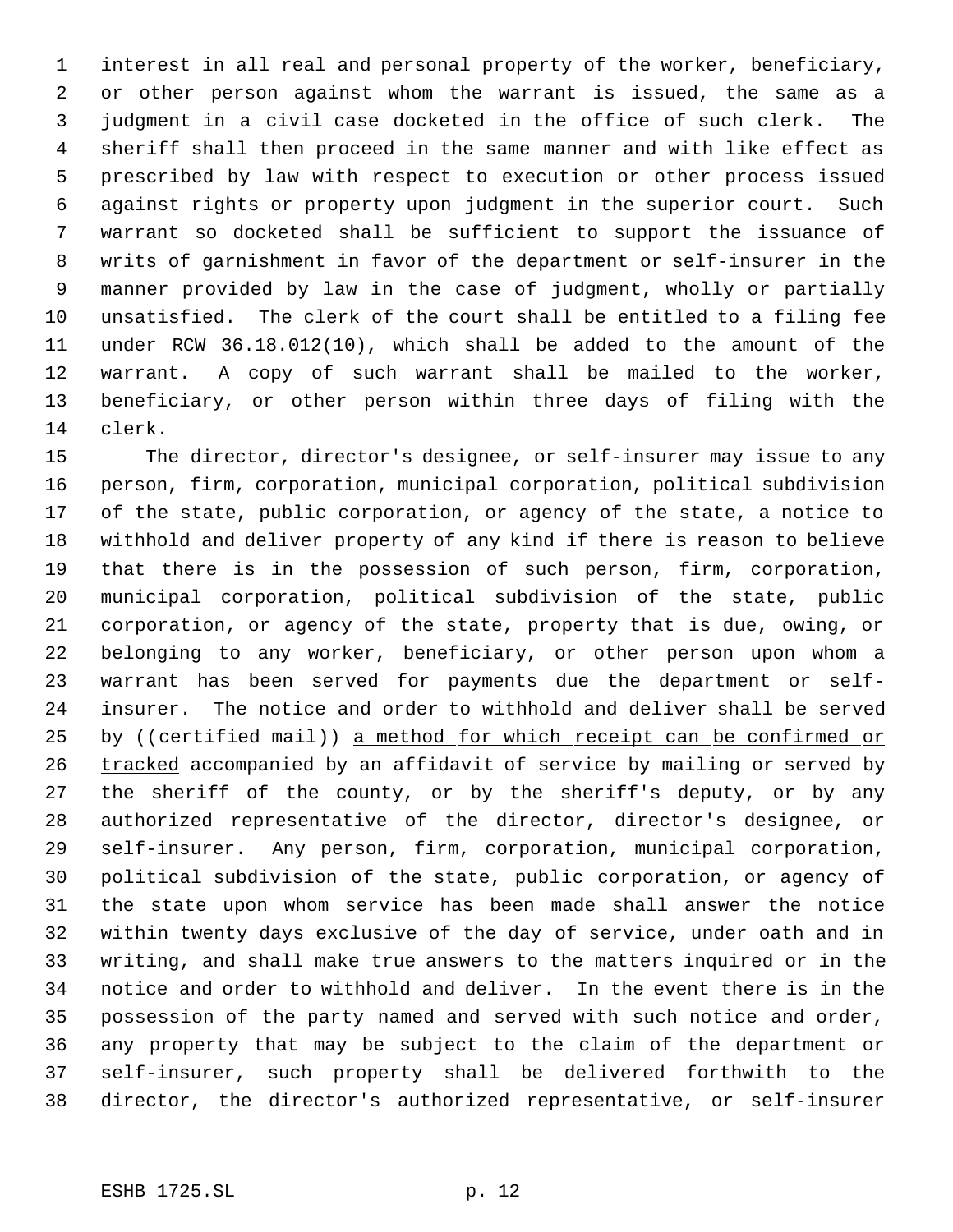upon demand. If the party served and named in the notice and order fails to answer the notice and order within the time prescribed in this section, the court may, after the time to answer such order has expired, render judgment by default against the party named in the notice for the full amount, plus costs, claimed by the director, director's designee, or self-insurer in the notice. In the event that a notice to withhold and deliver is served upon an employer and the property found to be subject thereto is wages, the employer may assert in the answer all exemptions provided for by chapter 6.27 RCW to which the wage earner may be entitled.

 This subsection shall only apply to orders assessing an overpayment which are issued on or after July 28, 1991: PROVIDED, That this subsection shall apply retroactively to all orders assessing an overpayment resulting from fraud, civil or criminal.

 (7) Orders assessing an overpayment which are issued on or after July 28, 1991, shall include a conspicuous notice of the collection methods available to the department or self-insurer.

 **Sec. 7.** RCW 51.48.120 and 1995 c 160 s 5 are each amended to read as follows:

 If any employer should default in any payment due to the state fund the director or the director's designee may issue a notice of assessment certifying the amount due, which notice shall be served upon 23 the employer by mailing such notice to the employer by ((certified 24 mail)) a method for which receipt can be confirmed or tracked to the employer's last known address or served in the manner prescribed for the service of a summons in a civil action. Such notice shall contain the information that an appeal must be filed with the board of industrial insurance appeals and the director by mail or personally within thirty days of the date of service of the notice of assessment in order to appeal the assessment unless a written request for reconsideration is filed with the department of labor and industries.

 **Sec. 8.** RCW 51.48.150 and 1995 c 160 s 6 are each amended to read as follows:

 The director or the director's designee is hereby authorized to issue to any person, firm, corporation, municipal corporation, political subdivision of the state, a public corporation, or any agency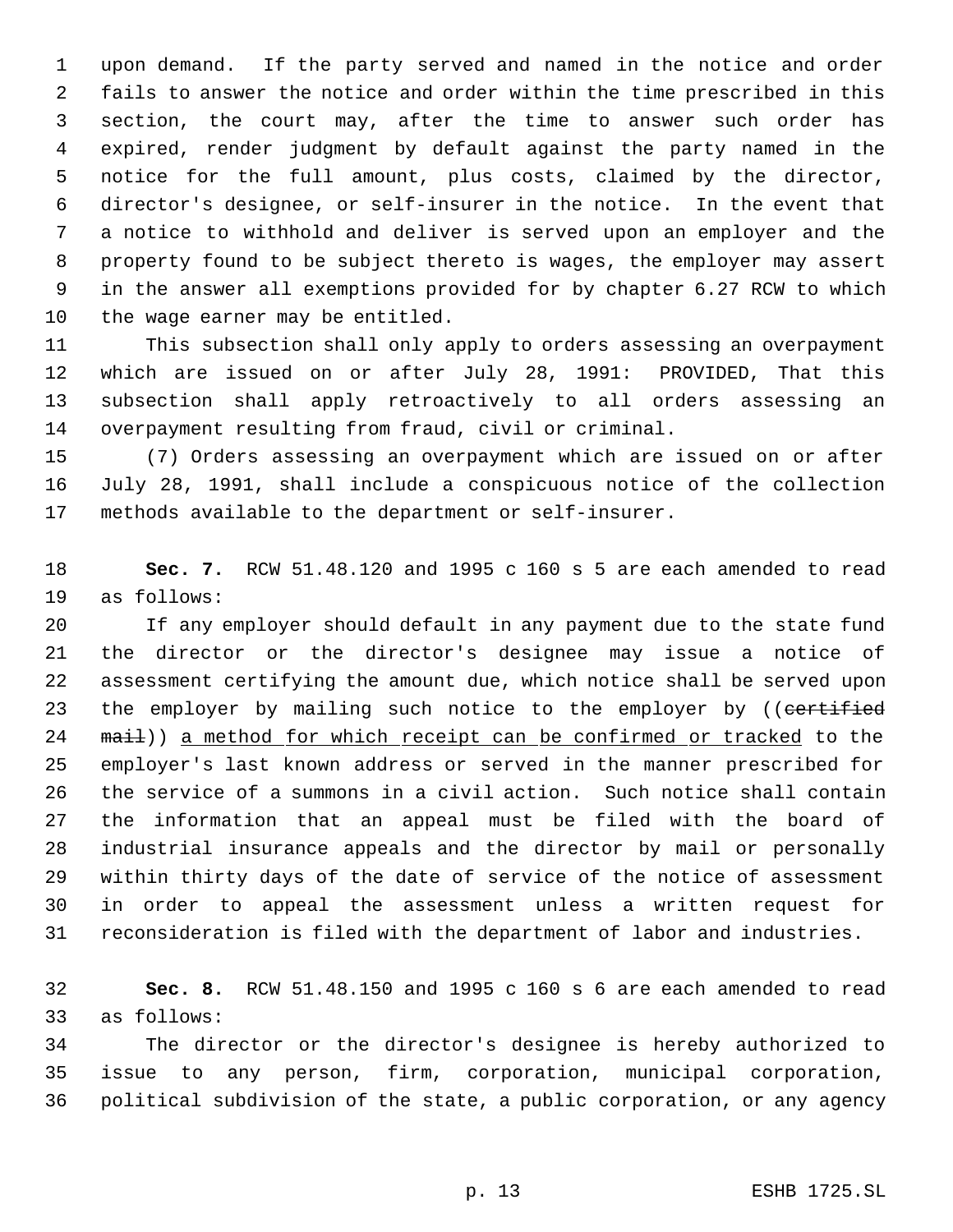of the state, a notice and order to withhold and deliver property of any kind whatsoever when he or she has reason to believe that there is in the possession of such person, firm, corporation, municipal corporation, political subdivision of the state, public corporation, or any agency of the state, property which is or shall become due, owing, or belonging to any employer upon whom a notice of assessment has been served by the department for payments due to the state fund. The effect of a notice and order to withhold and deliver shall be continuous from the date such notice and order to withhold and deliver is first made until the liability out of which such notice and order to withhold and deliver arose is satisfied or becomes unenforceable because of lapse of time. The department shall release the notice and order to withhold and deliver when the liability out of which the notice and order to withhold and deliver arose is satisfied or becomes unenforceable by reason of lapse of time and shall notify the person against whom the notice and order to withhold and deliver was made that such notice and order to withhold and deliver has been released.

 The notice and order to withhold and deliver shall be served by the 19 sheriff of the county or by the sheriff's deputy, by ((certified mail, 20 return receipt requested)) a method for which receipt can be confirmed 21 or tracked, or by any duly authorized representatives of the director. Any person, firm, corporation, municipal corporation, political subdivision of the state, public corporation or any agency of the state upon whom service has been made is hereby required to answer the notice within twenty days exclusive of the day of service, under oath and in writing, and shall make true answers to the matters inquired of in the notice and order to withhold and deliver. In the event there is in the possession of the party named and served with a notice and order to withhold and deliver, any property which may be subject to the claim of the department, such property shall be delivered forthwith to the director or the director's duly authorized representative upon service of the notice to withhold and deliver which will be held in trust by the director for application on the employer's indebtedness to the department, or for return without interest, in accordance with a final determination of a petition for review, or in the alternative such party shall furnish a good and sufficient surety bond satisfactory to the director conditioned upon final determination of liability. Should any party served and named in the notice to withhold and deliver fail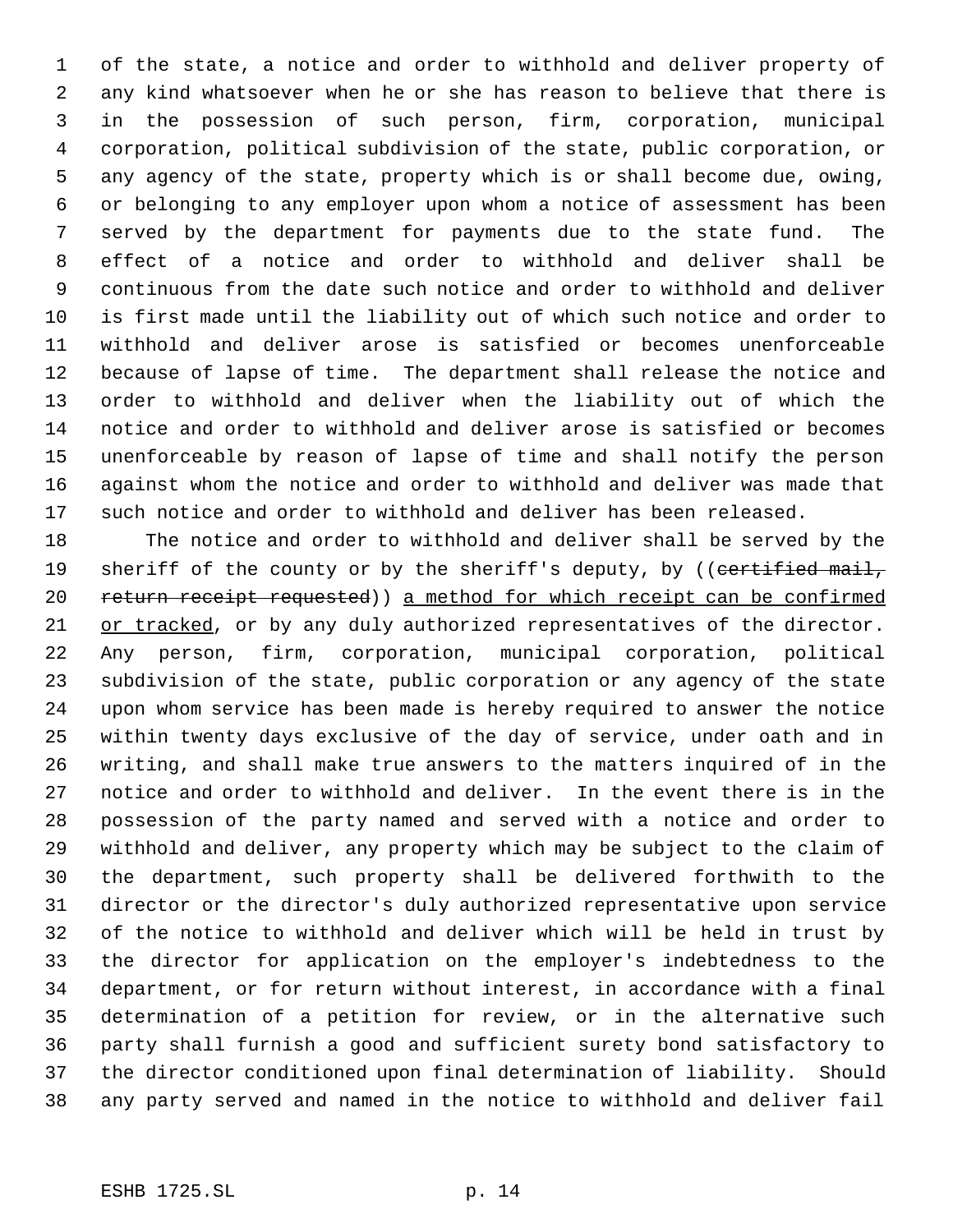to make answer to such notice and order to withhold and deliver, within the time prescribed herein, it shall be lawful for the court, after the time to answer such order has expired, to render judgment by default against the party named in the notice to withhold and deliver for the full amount claimed by the director in the notice to withhold and deliver together with costs. In the event that a notice to withhold and deliver is served upon an employer and the property found to be subject thereto is wages, then the employer shall be entitled to assert in the answer to all exemptions provided for by chapter 6.27 RCW to which the wage earner may be entitled.

 **Sec. 9.** RCW 51.52.050 and 2008 c 280 s 1 are each amended to read as follows:

 (1) Whenever the department has made any order, decision, or award, it shall promptly serve the worker, beneficiary, employer, or other 15 person affected thereby, with a copy thereof by mail, ((which shall be 16 addressed to such person at his or her last known address as shown by 17 the - records - of - the - department)) or if the worker, beneficiary, 18 employer, or other person affected thereby chooses, the department may 19 send correspondence and other legal notices by secure electronic means except for orders communicating the closure of a claim. Persons who 21 choose to receive correspondence and other legal notices electronically shall be provided information to assist them in ensuring all electronic 23 documents and communications are received. Correspondence and notices must be addressed to such a person at his or her last known postal or 25 electronic address as shown by the records of the department. Correspondence and notices sent electronically are considered received 27 on the date sent by the department. The copy, in case the same is a final order, decision, or award, shall bear on the same side of the same page on which is found the amount of the award, a statement, set in black faced type of at least ten point body or size, that such final order, decision, or award shall become final within sixty days from the date the order is communicated to the parties unless a written request for reconsideration is filed with the department of labor and industries, Olympia, or an appeal is filed with the board of industrial insurance appeals, Olympia. However, a department order or decision making demand, whether with or without penalty, for repayment of sums paid to a provider of medical, dental, vocational, or other health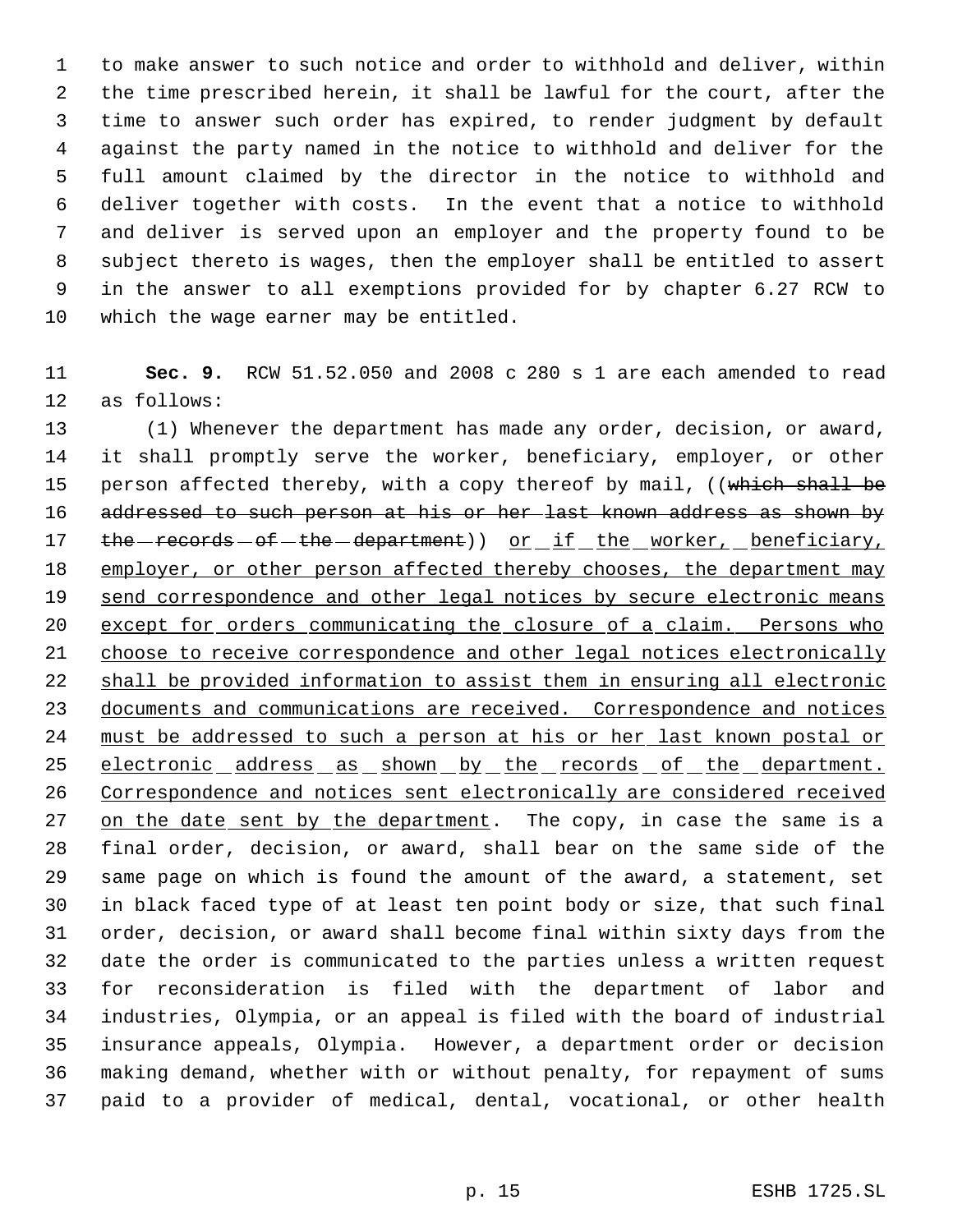services rendered to an industrially injured worker, shall state that such order or decision shall become final within twenty days from the date the order or decision is communicated to the parties unless a written request for reconsideration is filed with the department of labor and industries, Olympia, or an appeal is filed with the board of industrial insurance appeals, Olympia.

 (2)(a) Whenever the department has taken any action or made any decision relating to any phase of the administration of this title the worker, beneficiary, employer, or other person aggrieved thereby may request reconsideration of the department, or may appeal to the board. In an appeal before the board, the appellant shall have the burden of proceeding with the evidence to establish a prima facie case for the relief sought in such appeal.

 (b) An order by the department awarding benefits shall become effective and benefits due on the date issued. Subject to (b)(i) and (ii) of this subsection, if the department order is appealed the order shall not be stayed pending a final decision on the merits unless ordered by the board. Upon issuance of the order granting the appeal, the board will provide the worker with notice concerning the potential of an overpayment of benefits paid pending the outcome of the appeal and the requirements for interest on unpaid benefits pursuant to RCW 51.52.135. A worker may request that benefits cease pending appeal at any time following the employer's motion for stay or the board's order granting appeal. The request must be submitted in writing to the employer, the board, and the department. Any employer may move for a stay of the order on appeal, in whole or in part. The motion must be filed within fifteen days of the order granting appeal. The board shall conduct an expedited review of the claim file provided by the department as it existed on the date of the department order. The board shall issue a final decision within twenty-five days of the filing of the motion for stay or the order granting appeal, whichever is later. The board's final decision may be appealed to superior court in accordance with RCW 51.52.110. The board shall grant a motion to stay if the moving party demonstrates that it is more likely than not to prevail on the facts as they existed at the time of the order on appeal. The board shall not consider the likelihood of recoupment of benefits as a basis to grant or deny a motion to stay. If a